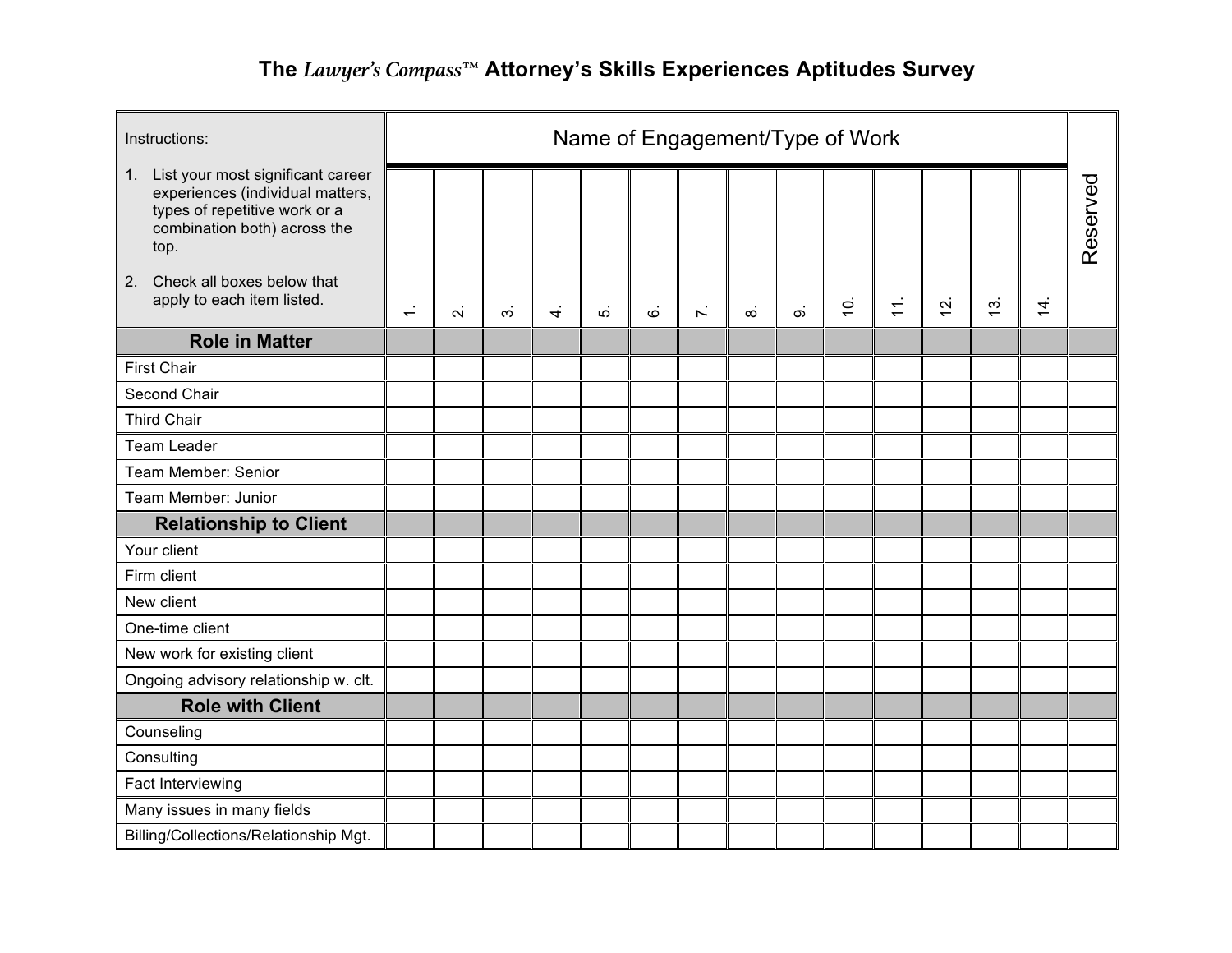|                                       | Name of Engagement/Type of Work |                |   |    |   |               |              |          |                          |           |       |               |               |                |          |
|---------------------------------------|---------------------------------|----------------|---|----|---|---------------|--------------|----------|--------------------------|-----------|-------|---------------|---------------|----------------|----------|
|                                       | $\div$                          | $\overline{N}$ | က | 4. | ယ | $\dot{\circ}$ | $\mathbf{r}$ | $\infty$ | $\overline{\mathcal{O}}$ | $\dot{5}$ | $\pm$ | $\frac{5}{2}$ | $\frac{3}{2}$ | $\overline{4}$ | Reserved |
| <b>Client Context</b>                 |                                 |                |   |    |   |               |              |          |                          |           |       |               |               |                |          |
| Client in a Business Context          |                                 |                |   |    |   |               |              |          |                          |           |       |               |               |                |          |
| Client in a Personal Context          |                                 |                |   |    |   |               |              |          |                          |           |       |               |               |                |          |
| Client in a Quasi or Judicial Context |                                 |                |   |    |   |               |              |          |                          |           |       |               |               |                |          |
| Client in a Governmental Context      |                                 |                |   |    |   |               |              |          |                          |           |       |               |               |                |          |
| <b>Case/Matter Management</b>         |                                 |                |   |    |   |               |              |          |                          |           |       |               |               |                |          |
| Develop strategy                      |                                 |                |   |    |   |               |              |          |                          |           |       |               |               |                |          |
| Represent Plaintiff/Acquirer/Lessor   |                                 |                |   |    |   |               |              |          |                          |           |       |               |               |                |          |
| Represent Defendant/Target/Lessee     |                                 |                |   |    |   |               |              |          |                          |           |       |               |               |                |          |
| <b>Represent Multiple Plaintiffs</b>  |                                 |                |   |    |   |               |              |          |                          |           |       |               |               |                |          |
| <b>Represent Multiple Defendants</b>  |                                 |                |   |    |   |               |              |          |                          |           |       |               |               |                |          |
| Supervise/Train Attorneys             |                                 |                |   |    |   |               |              |          |                          |           |       |               |               |                |          |
| Supervise/Train Paralegals            |                                 |                |   |    |   |               |              |          |                          |           |       |               |               |                |          |
| Supervise/Train Staff                 |                                 |                |   |    |   |               |              |          |                          |           |       |               |               |                |          |
| Supervise/Train Client Personnel      |                                 |                |   |    |   |               |              |          |                          |           |       |               |               |                |          |
| Obtain/Produce/Org. Discovery         |                                 |                |   |    |   |               |              |          |                          |           |       |               |               |                |          |
| Obtain/Produce/Org. Due Diligence     |                                 |                |   |    |   |               |              |          |                          |           |       |               |               |                |          |
| Coordinate Multiple People            |                                 |                |   |    |   |               |              |          |                          |           |       |               |               |                |          |
| <b>Coordinate Multiple Actions</b>    |                                 |                |   |    |   |               |              |          |                          |           |       |               |               |                |          |
| Coordinate Multiple Jurisdictions     |                                 |                |   |    |   |               |              |          |                          |           |       |               |               |                |          |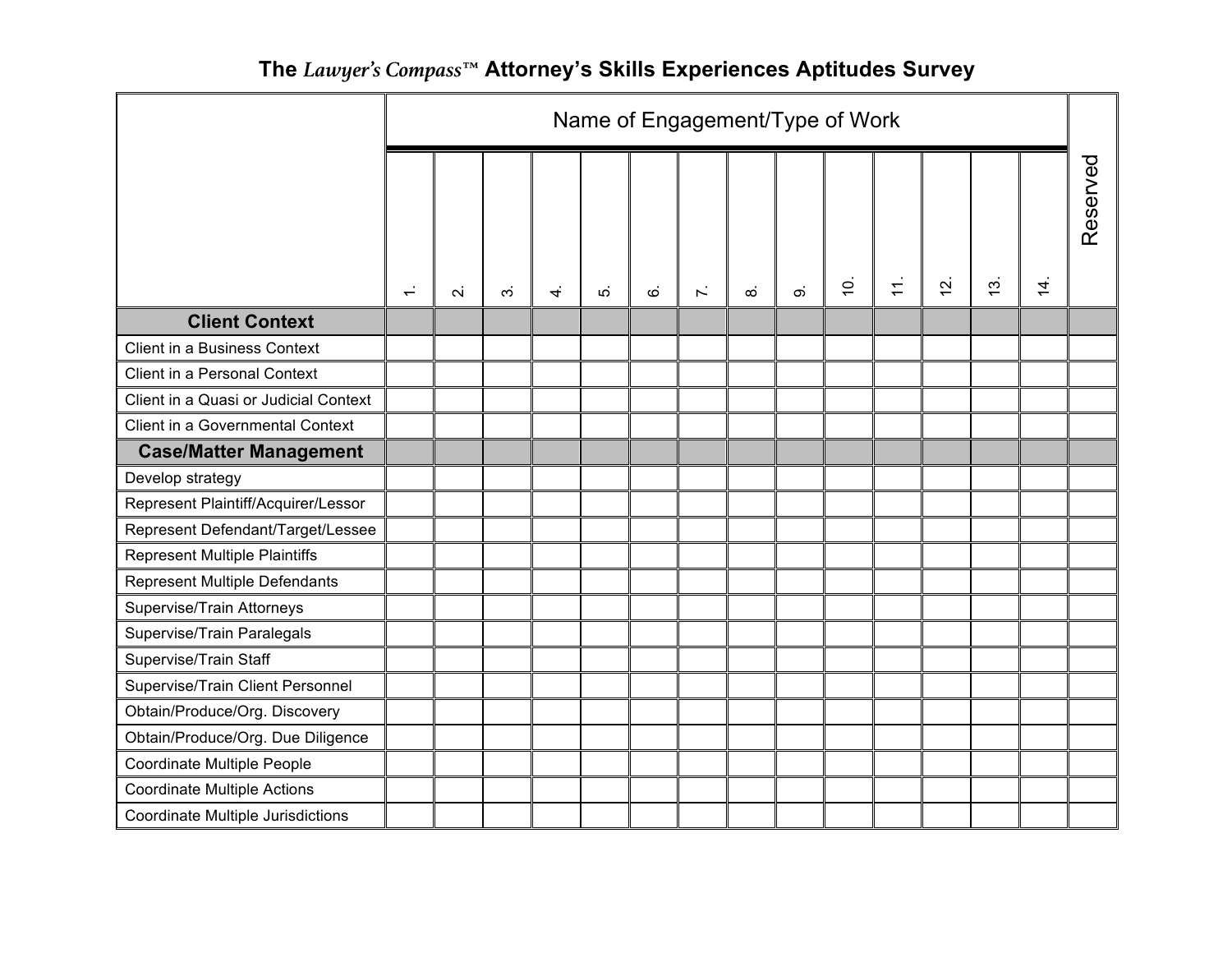|                                        | Name of Engagement/Type of Work |              |   |   |    |               |              |   |   |                |       |                |             |                |          |
|----------------------------------------|---------------------------------|--------------|---|---|----|---------------|--------------|---|---|----------------|-------|----------------|-------------|----------------|----------|
|                                        | $\div$                          | $\mathbf{N}$ | က | 4 | ທ່ | $\dot{\circ}$ | $\mathbf{r}$ | ∞ | တ | $\overline{5}$ | $\pm$ | $\overline{a}$ | $\tilde{5}$ | $\overline{4}$ | Reserved |
| <b>Drafting/Reviewing</b>              |                                 |              |   |   |    |               |              |   |   |                |       |                |             |                |          |
| <b>Contracts/Deal Docs./Leases</b>     |                                 |              |   |   |    |               |              |   |   |                |       |                |             |                |          |
| Pleadings                              |                                 |              |   |   |    |               |              |   |   |                |       |                |             |                |          |
| <b>Trial Briefs/Advocacy Materials</b> |                                 |              |   |   |    |               |              |   |   |                |       |                |             |                |          |
| <b>Appellate Advocacy Materials</b>    |                                 |              |   |   |    |               |              |   |   |                |       |                |             |                |          |
| Lengthy Advisory Corres./Memos         |                                 |              |   |   |    |               |              |   |   |                |       |                |             |                |          |
| Non-legal writing                      |                                 |              |   |   |    |               |              |   |   |                |       |                |             |                |          |
| <b>Organizational Documents</b>        |                                 |              |   |   |    |               |              |   |   |                |       |                |             |                |          |
| Other documents (trusts, deeds)        |                                 |              |   |   |    |               |              |   |   |                |       |                |             |                |          |
| Other advocacy documents               |                                 |              |   |   |    |               |              |   |   |                |       |                |             |                |          |
| <b>Negotiating</b>                     |                                 |              |   |   |    |               |              |   |   |                |       |                |             |                |          |
| Adversarial                            |                                 |              |   |   |    |               |              |   |   |                |       |                |             |                |          |
| Constructive                           |                                 |              |   |   |    |               |              |   |   |                |       |                |             |                |          |
| <b>Contract or Document Terms</b>      |                                 |              |   |   |    |               |              |   |   |                |       |                |             |                |          |
| <b>Settlements</b>                     |                                 |              |   |   |    |               |              |   |   |                |       |                |             |                |          |
| Other                                  |                                 |              |   |   |    |               |              |   |   |                |       |                |             |                |          |
| <b>Legal Research and Writing</b>      |                                 |              |   |   |    |               |              |   |   |                |       |                |             |                |          |
| <b>Computer Research</b>               |                                 |              |   |   |    |               |              |   |   |                |       |                |             |                |          |
| <b>Manual Research</b>                 |                                 |              |   |   |    |               |              |   |   |                |       |                |             |                |          |
| Direct Research Efforts of Others      |                                 |              |   |   |    |               |              |   |   |                |       |                |             |                |          |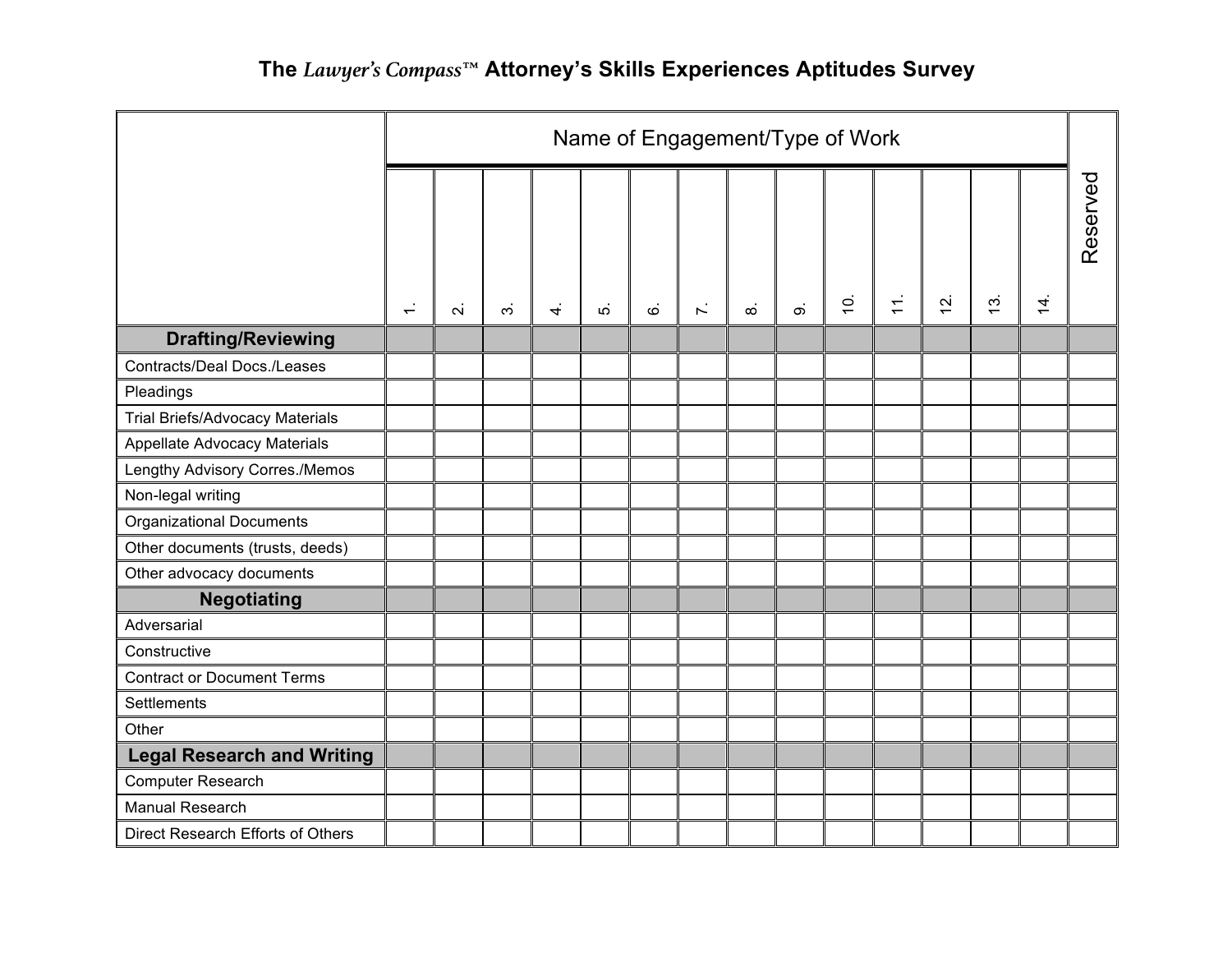|                                         | Name of Engagement/Type of Work |                         |                |           |    |               |              |          |   |                |                   |               |             |           |          |
|-----------------------------------------|---------------------------------|-------------------------|----------------|-----------|----|---------------|--------------|----------|---|----------------|-------------------|---------------|-------------|-----------|----------|
|                                         | $\div$                          | $\overline{\mathsf{N}}$ | $\dot{\infty}$ | $\vec{r}$ | ທ່ | $\dot{\circ}$ | $\mathbf{r}$ | $\infty$ | တ | $\overline{c}$ | $\overline{11}$ . | $\frac{1}{2}$ | $\tilde{c}$ | $\dot{4}$ | Reserved |
| <b>Oral Advocacy</b>                    |                                 |                         |                |           |    |               |              |          |   |                |                   |               |             |           |          |
| Motions                                 |                                 |                         |                |           |    |               |              |          |   |                |                   |               |             |           |          |
| <b>Jury Trial</b>                       |                                 |                         |                |           |    |               |              |          |   |                |                   |               |             |           |          |
| <b>Administrative Hearing</b>           |                                 |                         |                |           |    |               |              |          |   |                |                   |               |             |           |          |
| Appellate Argument                      |                                 |                         |                |           |    |               |              |          |   |                |                   |               |             |           |          |
| Other                                   |                                 |                         |                |           |    |               |              |          |   |                |                   |               |             |           |          |
| <b>Litigation Setting</b>               |                                 |                         |                |           |    |               |              |          |   |                |                   |               |             |           |          |
| Low-level state trial court             |                                 |                         |                |           |    |               |              |          |   |                |                   |               |             |           |          |
| Primary state trial court               |                                 |                         |                |           |    |               |              |          |   |                |                   |               |             |           |          |
| State appellate court                   |                                 |                         |                |           |    |               |              |          |   |                |                   |               |             |           |          |
| State court of final jurisdiction       |                                 |                         |                |           |    |               |              |          |   |                |                   |               |             |           |          |
| <b>Federal District Court</b>           |                                 |                         |                |           |    |               |              |          |   |                |                   |               |             |           |          |
| <b>Federal Circuit Court of Appeals</b> |                                 |                         |                |           |    |               |              |          |   |                |                   |               |             |           |          |
| United States Supreme Court             |                                 |                         |                |           |    |               |              |          |   |                |                   |               |             |           |          |
| State Administrative Hearing            |                                 |                         |                |           |    |               |              |          |   |                |                   |               |             |           |          |
| <b>Federal Administrative Hearing</b>   |                                 |                         |                |           |    |               |              |          |   |                |                   |               |             |           |          |
| International Tribunal                  |                                 |                         |                |           |    |               |              |          |   |                |                   |               |             |           |          |
| Other Forum                             |                                 |                         |                |           |    |               |              |          |   |                |                   |               |             |           |          |
|                                         |                                 |                         |                |           |    |               |              |          |   |                |                   |               |             |           |          |
|                                         |                                 |                         |                |           |    |               |              |          |   |                |                   |               |             |           |          |